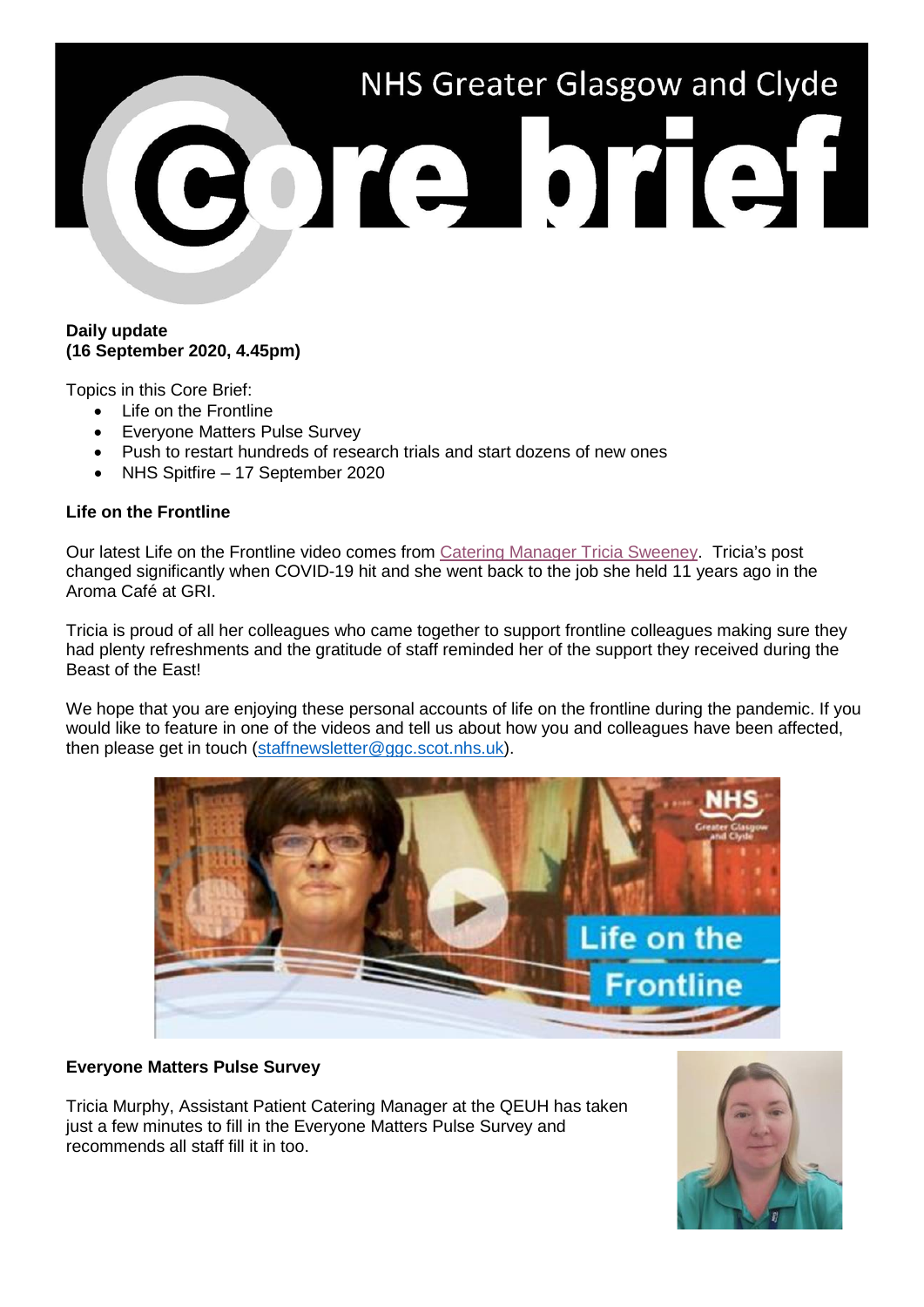Working as part of the Facilities and Estates directorate, where the majority of staff don't have regular access to a PC, it is so important to take the time to engage with this cohort of staff face to face so they too can give feedback.

In Tricia's department the supervisors personally handed the survey to staff and explained what the survey was about and asked everyone to fill it in and return it to the post box at the sign in desk.

Here we ask Tricia why it was important to her to fill in the survey.

## **Why is the Pulse Survey important to you?**

It's good to give feedback as if you don't, things can't get fixed if needed.

#### **Why is the Pulse Survey important to your team**?

It's good for staff to give their opinion back so they know they are important too, if they have issues, things can get fixed. It also provides the opportunity for staff to feedback any issues anonymously, which some staff feel more comfortable with.

## **Why have you taken the time to participate in the survey?**

I took part so I could have my say on how I have been feeling. It's a good way to let the organisation know what I think and understand what is important to me.

## **Push to restart hundreds of research trials and start dozens of new ones**

Thanks to huge efforts from staff, we have been able to restart hundreds of research trials since many non-essential trials were paused back in March. This has been led by the Research & Innovation and Clinical Research teams.

Over 400 health research trials have restarted and 51 new ones commenced. Every year we have between 9,000 and 10,000 patients participating in research studies each year.

140 of the projects are related to cancer research, led by the Beatson West of Scotland Cancer Centre (BWoSCC). This includes the BWoSCC being the first site in the UK for a trial of a new cervical cancer drug, tiragolumab.

Hundreds of other trials have also restarted for other illnesses, including a stroke study (ATTEST-2) which hit its 1000<sup>th</sup> recruit last week, and a dietary approach study into Crohn's disease.

NHS Greater Glasgow and Clyde has been providing leading research aimed at preventing or treating COVID-19, including participating in RECOVERY, which found the first effective treatment of the virus, and the Oxford University vaccine trial.

## **NHS Spitfire – 17 September 2020**

A Spitfire plane will fly above hospitals across Scotland tomorrow to thank NHS staff for their efforts during COVID-19.

The words 'THANK U NHS' have been hand-written onto the plane, which is owned by the Aircraft Restoration Company. This is part of a UK-wide campaign, which has seen the Spitfire fly over hundreds of hospitals in recent weeks starting on the south coast of England in August and finishing later this week flying over Northern Ireland and Wales.